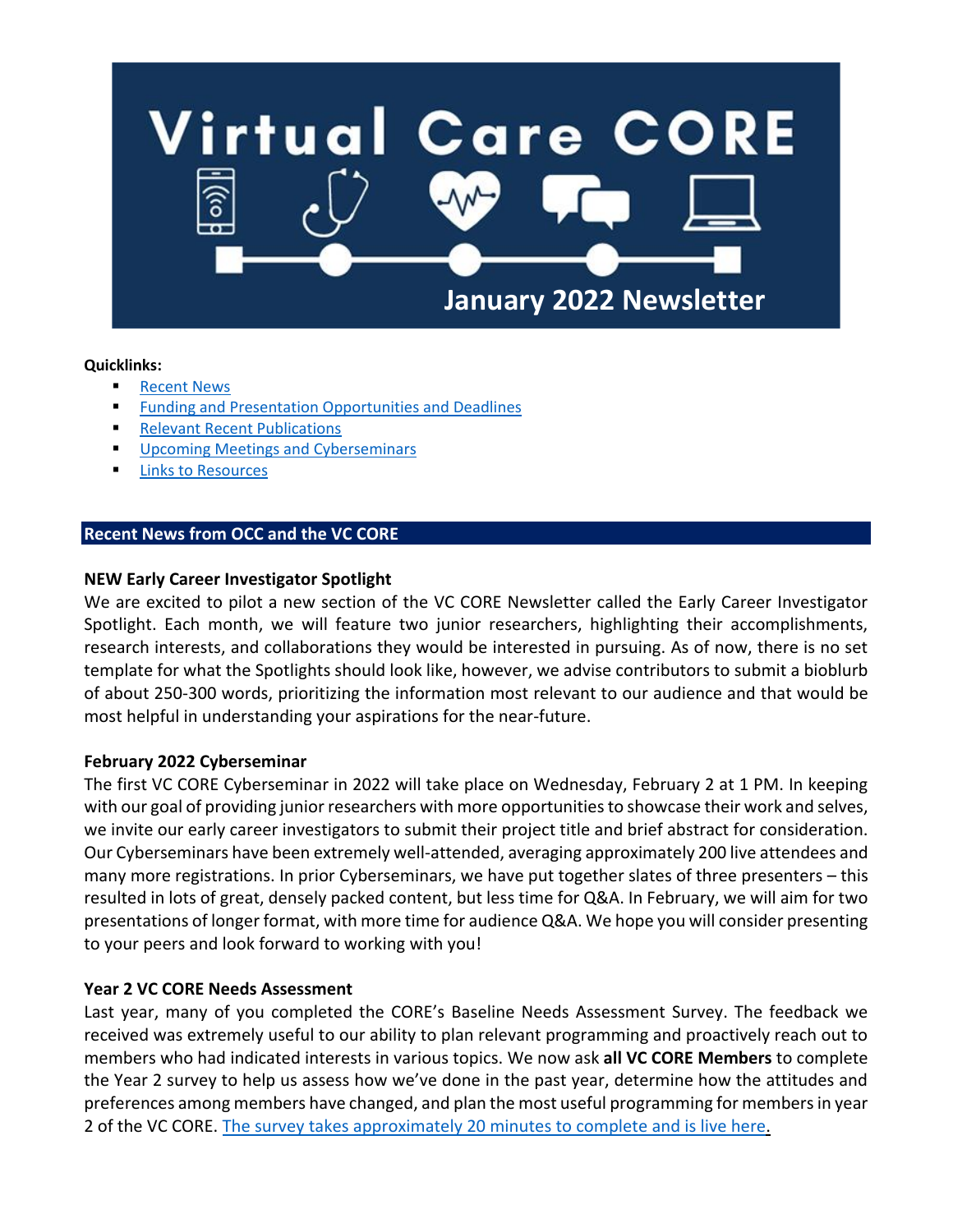# **Early Career Investigator Spotlight**

#### **Lucinda Leung, MD, PhD, MPH**



I am a Staff Physician at VA Greater Los Angeles Healthcare System who cares for patients with high medical and mental health needs. I have an academic appointment as an Assistant Professor in the Division of General Internal Medicine and Health Services Research at UCLA David Geffen School of Medicine. I am a Core Investigator at VA HSR&D Center for the Study of Healthcare Innovation, Implementation, & Policy and an Affiliate at VA Center for Integrated Healthcare (Office of Mental Health & Suicide Prevention). My expertise is in health services research to optimize care for primary care patients with mental health needs, through team-based care models and virtual care.

Supported by Virtual Care CORE/Office of Connected Care, I co-lead a national

evaluation of telehealth delivery of primary care services before and during the pandemic across all VA clinics. I also conduct quality improvement and research activities as part of the VA Primary Care Analytics Team (Office of Primary Care) and have comprehensively examined several national initiatives: Patient Aligned Care Teams (patient-centered medical homes), Primary Care-Mental Health Integration (collaborative care models), and Clinical Resource Hubs (contingency clinician staffing via telehealth). This work includes national analyses of VA electronic databases and fielding an organizational survey of primary care clinic leaders to understand variation in primary care and mental health care delivery, as well as information communication technologies (e.g., telehealth) to facilitate care delivery. Finally, as a VA HSR&D Career Development Awardee, I adapt and pilot test collaborative care models enhanced with computerized cognitive behavioral therapy to treat depression in primary care patients. Outside of the VA, I have studied electronic referral/consultation which allows asynchronous communication between both primary care and mental health specialties, as a virtual tool to improve mental health care access in Los Angeles safety net primary care clinics.

View Dr. Leung's complete [research profile,](https://people.healthsciences.ucla.edu/institution/personnel?personnel_id=9032001) or get in touch via email at [lucinda.leung@va.gov.](mailto:lucinda.leung@va.gov)

## **Dr. Charlie M. Wray, DO, MS, FHM**



I am an internist and health services researcher at the San Francisco VA Medical Center and an Assistant Professor of Medicine at the University of California, Francisco. I completed medical school at Western University – College of Osteopathic Medicine, Internal Medicine residency at Loma Linda University Medical Center, and a health services research fellowship at The University of Chicago. In 2021, I received a [VA HSRD Career Development Award](https://www.hsrd.research.va.gov/cdp/cda.cfm?Person_ID=2145959591) to study the use and impact of telemedicine on socially vulnerable Veterans. In addition to this focus, I am also interested in how the proportion of virtual care (as a component of all care received) potentially impacts quality of care and health outcomes among Veterans. Additionally, I am the Deputy Digital Media Editor for the *Journal of Hospital Medicine (JHM)* where I established the use of [Visual Abstracts](https://www.journalofhospitalmedicine.com/jhospmed/page/2021-visual-abstracts) and the

Twitter-based journal club; [JHMChat,](https://www.hospitalmedicine.org/news-publications/jhmchat/) as well as direct the JHM Editorial Fellowship, where I mentor other junior faculty in manuscript reviewing and editorial processes. When not fulfilling these duties, I am often tweeting at [@WrayCharles](https://twitter.com/WrayCharles) or trying to keep up with my two young boys.

My colleagues describe me as a collaborative investigator who is always open to new ideas and the opportunity to work and learn with others. Specifically, I am interested in collaborations that explore the use of virtual care among socially vulnerable populations (i.e. homeless, socially isolated, etc.) and how to use and harness other novel technologies (i.e. wearables, peripheral devices) to improve virtual care interactions and care.

View Dr. Wray's complete [research profile,](https://profiles.ucsf.edu/charlie.wray) or get in touch via email at [Charlie.Wray@ucsf.edu.](mailto:Charlie.Wray@ucsf.edu)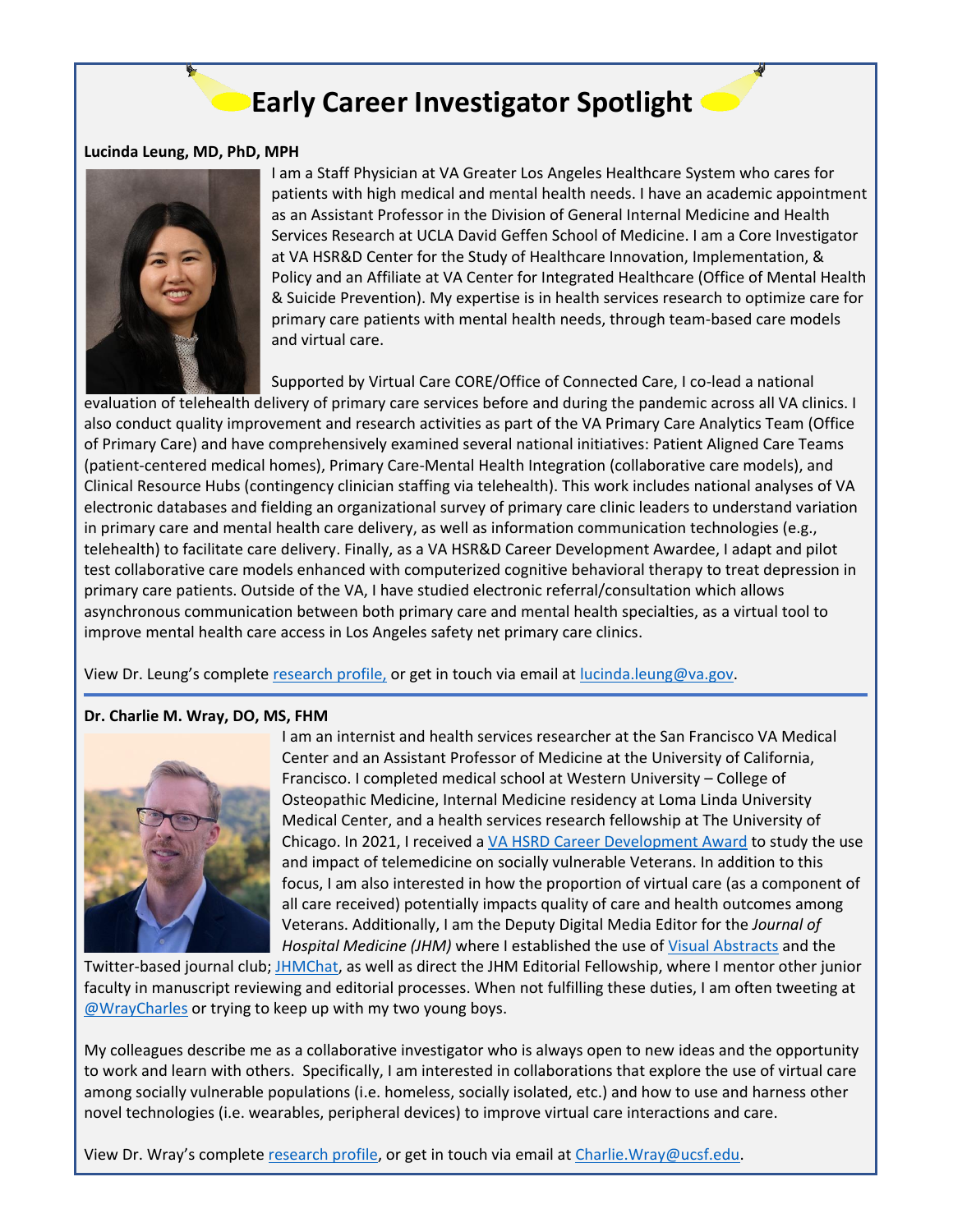## **Funding and Presentation Opportunities and Deadlines**

| <b>Opportunities</b>                                                                                                                                                                                                                                                                                                                                                                                                                                                                            | <b>Contact</b>                         | <b>Deadline</b> |
|-------------------------------------------------------------------------------------------------------------------------------------------------------------------------------------------------------------------------------------------------------------------------------------------------------------------------------------------------------------------------------------------------------------------------------------------------------------------------------------------------|----------------------------------------|-----------------|
| Developing Telehealth Reporting Standards via Modified<br><b>Delphi Process</b><br>Researchers at the Durham VA COIN are working to develop a<br>set of Telehealth Reporting Standards. The recent Evidence<br>Synthesis Program report on the use of virtual care for the<br>longitudinal management of chronic conditions highlighted the<br>need to improve reporting in telehealth research such that<br>interventions can be appropriately compared and successful<br>ones be implemented. | conor.walsh@va.gov to<br>get involved. | Date TBD        |

## <span id="page-2-0"></span>**Recent Virtual Care Publications**

- Haun, J., Chavez, M., Hathaway, W., Antinori, N., Melillo, C., Cotner, B. A., ... & Nazi, K. (2018). [Virtual](https://www.researchprotocols.org/2018/8/e11262/?utm_source=feedburner&%3Bamp%3Butm_medium=feed&%3Bamp%3Butm_campaign=Feed%3A%20ResProtoc%20%28JMIR%20Research%20Protocols%29)  [Medical Modality Implementation Strategies for Patient-Aligned Care Teams to Promote Veteran-Centered](https://www.researchprotocols.org/2018/8/e11262/?utm_source=feedburner&%3Bamp%3Butm_medium=feed&%3Bamp%3Butm_campaign=Feed%3A%20ResProtoc%20%28JMIR%20Research%20Protocols%29)  [Care: Protocol for a Mixed-Methods Study.](https://www.researchprotocols.org/2018/8/e11262/?utm_source=feedburner&%3Bamp%3Butm_medium=feed&%3Bamp%3Butm_campaign=Feed%3A%20ResProtoc%20%28JMIR%20Research%20Protocols%29) *JMIR research protocols, 08/2018.*
- Haun, J. N., Cotner, B. A., Melillo, C., Panaite, V., Messina, W., Patel-Teague, S., & Zilka, B. (202[1\). Proactive](https://link.springer.com/article/10.1186/s12913-021-06783-9)  [integrated virtual healthcare resource use in primary care.](https://link.springer.com/article/10.1186/s12913-021-06783-9) *BMC health services research, 08/2021.*
- Haun, J. N. Veterans Health Administration. (2021, March 17th).
	- o [Introduction: Using VA Digital Tools for Providers.](https://www.youtube.com/watch?app=desktop&v=8Iu6UkZ2FAA&t=8s)
	- o [Pre-appointment: Using VA Digital Tools for Providers -](https://www.youtube.com/watch?app=desktop&v=EX2WiaH8ijM&t=17s) YouTube
	- o [Medical Encounter: Using VA Digital Tools for Providers -](https://www.youtube.com/watch?app=desktop&v=Ob8SQ0oY03Y&t=15s) YouTube
	- o [Post-Encounter: Using VA Digital Tools for Providers -](https://www.youtube.com/watch?app=desktop&v=VD1-H-jBbz8&t=23s) YouTube
- Haun, J. N. Veterans Health Administration. (2019, October 24th). [VA Digital Tools for Veteran Health Care](https://www.youtube.com/watch?app=desktop&v=LyFHfki0hrM&t=774s)  [Delivery and Self-Care Management -](https://www.youtube.com/watch?app=desktop&v=LyFHfki0hrM&t=774s) YouTube
- Harzand A, Weidman AC, Rayl KR, Adesanya A, Holmstrand E, Fitzpatrick N, Vathsangham H, Murali S. [Retrospective Analysis and Forecasted Economic Impact of a Virtual Cardiac Rehabilitation Program in](https://www.frontiersin.org/articles/10.3389/fdgth.2021.678009/full) a [Third-Party Payer Environment.](https://www.frontiersin.org/articles/10.3389/fdgth.2021.678009/full) *Front Digit Health. 11/2021.*
- Khanna S, Harzand [A. Preventive Cardiology in the Digital and COVID-19 Era: A Brave New World within the](https://www.mdpi.com/2227-9032/9/12/1623/htm)  [Veterans Health Administration.](https://www.mdpi.com/2227-9032/9/12/1623/htm) *Healthcare, 11/2021.*
- Walsh C et al[. Virtual Care for the Longitudinal Management of Chronic Conditions.](http://vaww.hsrd.research.va.gov/publications/esp/virtual-care.cfm) *VA ESP Project #09-009; 12/2021.*

## <span id="page-2-1"></span>**Upcoming Meetings and Cyberseminars**

| <b>Title</b>                                                                                                                                  | <b>Presenter(s)</b>                | Date/Time                           |
|-----------------------------------------------------------------------------------------------------------------------------------------------|------------------------------------|-------------------------------------|
| <b>Centralized Interactive Phenomics Resource</b><br>(CIPHER): Overview of the VA Phenomics<br>Library and Plans for Expansion                | Cho, Kelly<br>Honerlaw, Jacqueline | 1/10/2022<br>1:00 PM - 2:00 PM EST  |
| <b>Navigating CDW Data</b>                                                                                                                    | Robison, Brian                     | 1/13/2022<br>2:00 PM - 3:00 PM EST  |
| <b>Providing Complementary and Integrative</b><br><b>Health Services via Telehealth: Lessons</b><br>Learned from Whole Health Providers in VA | Hyde, Justeen<br>Wu. Juliet        | 1/20/2022<br>12:00 PM - 1:00 PM EST |
| VC CORE Cyberseminar Series                                                                                                                   | <b>Speakers TBD</b>                | 2/2/2022<br>1:00 PM - 2:00 PM EST   |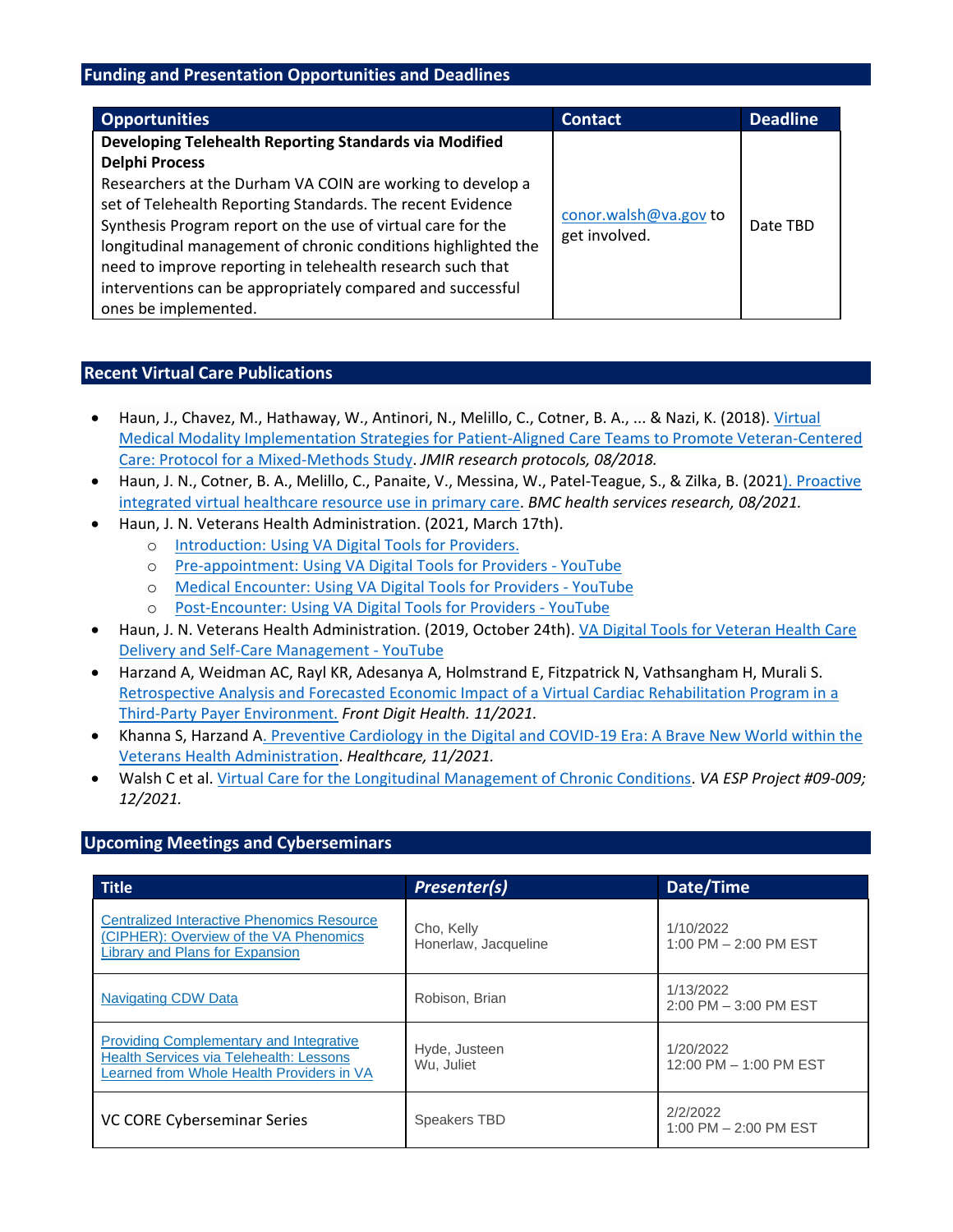## **Past Presentations and Cyberseminars**

| <b>Title</b>                                                                                                                                                                                                | <b>Presenter(s)</b>                                             | Date/Time                             |
|-------------------------------------------------------------------------------------------------------------------------------------------------------------------------------------------------------------|-----------------------------------------------------------------|---------------------------------------|
| DaVINCI: Cohort Selection in DaVINCI                                                                                                                                                                        | Wendy Funk, MS                                                  | 12/9/2021<br>$2:00$ PM $-3:00$ PM EST |
| Using Multiple Qualitative Methods to<br><b>Study Changes in Care Delivery, In-Home</b><br>Vaccination, & Social Isolation of Home-<br>Based Veterans and Caregivers During the<br><b>COVID-19 Pandemic</b> | Leah Haverhals, PhD, MA<br>Tamar Wyte-Lake, DPT, MPH            | 12/9/2021<br>12:00 PM $-$ 1:00 PM EST |
| VC CORE Network Update and Open<br>Forum (email CORE team for slides)                                                                                                                                       | Interactive open meeting for VC<br><b>CORE Team and Members</b> | 12/6/2021<br>3:00 PM - 4:00 PM EST    |
| <b>Navigating VA Data Access: An Overview</b><br>of the Process for Requesting Permission<br>to Use VA Data                                                                                                 | Linda Kok, MA                                                   | 12/6/2021<br>$1:00$ PM $-$ 4:00 PM    |

## <span id="page-3-0"></span>**Links to Resources**

#### **Telehealth**

- [VHA Telehealth Services Website](https://telehealth.va.gov/)
- [Telehealth Intranet Site](https://vaww.telehealth.va.gov/index.asp)
- [VHA Mobile and Peripheral Devices for Facilities](https://vaww.telehealth.va.gov/technology/devices/index.asp)

## **VA Mobile**

- [VA Mobile | VA App Store](https://mobile.va.gov/)
- [New VA Mobile 'My App List' functionality/categories](https://mobile.va.gov/my-app-list)
- [ANNIE Automated Texting System | SharePoint site](https://dvagov.sharepoint.com/sites/VHACCSTAFFvamobile/ANNIE/SitePages/Home.aspx)
- [VACO Mobile Mental Health & Technology | SharePoint site](https://dvagov.sharepoint.com/sites/VACOMentalHealth/mobile/Pages/home.aspx)
- [VA Mobile Health Practice Guide | SharePoint site](https://dvagov.sharepoint.com/sites/VHACCchi/coeProjectPlanDocs/VA%20Mobile%20Health%20Practice%20Guide%20(Armstrong%20et%20al.,%202021).pdf)

## **MyHealth***e***Vet**

- [MyHealth](https://www.myhealth.va.gov/mhv-portal-web/home)*[e](https://www.myhealth.va.gov/mhv-portal-web/home)*[Vet](https://www.myhealth.va.gov/mhv-portal-web/home) [| Portal Homepage](https://www.myhealth.va.gov/mhv-portal-web/home)
- [MyHealth](https://vaww.va.gov/myhealthevet/)*e*Vet [| VA Intranet Product Homepage](https://vaww.va.gov/myhealthevet/)
- My HealtheVet Statistics [My HealtheVet Product \(va.gov\)](https://gcc02.safelinks.protection.outlook.com/?url=http%3A%2F%2Fvaww.va.gov%2FMYHEALTHEVET%2Fstatistics.asp&data=04%7C01%7C%7C5635b964bd6c499774ad08d909a5d636%7Ce95f1b23abaf45ee821db7ab251ab3bf%7C0%7C0%7C637551430138293068%7CUnknown%7CTWFpbGZsb3d8eyJWIjoiMC4wLjAwMDAiLCJQIjoiV2luMzIiLCJBTiI6Ik1haWwiLCJXVCI6Mn0%3D%7C1000&sdata=%2BOuAcgI%2FGhb7rxp3Fbh5kPRImPohQpIDHG6I6B2kc90%3D&reserved=0)
- [My HealtheVet Secure Messaging Reports Guide](https://gcc02.safelinks.protection.outlook.com/?url=https%3A%2F%2Freports.vssc.med.va.gov%2FReportServer%2FPages%2FReportViewer.aspx%3F%252fSecureMessaging%252fSM_ReportsGuide%2Bwith%2Blinks%26rs%3ACommand%3DRender&data=04%7C01%7C%7C5635b964bd6c499774ad08d909a5d636%7Ce95f1b23abaf45ee821db7ab251ab3bf%7C0%7C0%7C637551430138293068%7CUnknown%7CTWFpbGZsb3d8eyJWIjoiMC4wLjAwMDAiLCJQIjoiV2luMzIiLCJBTiI6Ik1haWwiLCJXVCI6Mn0%3D%7C1000&sdata=eNYjbAXIEGRPkaLmvMmje%2FUTyHXWHJP9txWDi%2B9xTnA%3D&reserved=0)

## **Data Reports, Measures, Definitions, and Training**

- [VHA Reports and Measures Portal \(RAMP\)](https://gcc02.safelinks.protection.outlook.com/?url=http%3A%2F%2Fvaww.vhadataportal.med.va.gov%2FResources%2FRAMP.aspx&data=04%7C01%7C%7C5635b964bd6c499774ad08d909a5d636%7Ce95f1b23abaf45ee821db7ab251ab3bf%7C0%7C0%7C637551430138283113%7CUnknown%7CTWFpbGZsb3d8eyJWIjoiMC4wLjAwMDAiLCJQIjoiV2luMzIiLCJBTiI6Ik1haWwiLCJXVCI6Mn0%3D%7C1000&sdata=4tLf95%2BbB8hd8jDeEbMnVrCCmt1bzr6%2F9AUDbkt4NFI%3D&reserved=0)
- [Reporting and Analytics Field Training \(RAFT\)](https://gcc02.safelinks.protection.outlook.com/?url=http%3A%2F%2Fraft.vssc.med.va.gov%2FPages%2Fdefault.aspx&data=04%7C01%7C%7C5635b964bd6c499774ad08d909a5d636%7Ce95f1b23abaf45ee821db7ab251ab3bf%7C0%7C0%7C637551430138293068%7CUnknown%7CTWFpbGZsb3d8eyJWIjoiMC4wLjAwMDAiLCJQIjoiV2luMzIiLCJBTiI6Ik1haWwiLCJXVCI6Mn0%3D%7C1000&sdata=iT6jnViud3FRXJeLkfayYfyS8Zbmayu3IsHOmGYcNu4%3D&reserved=0)
- VSSC [Connected Care, Telehealth, Call Centers](https://vssc.med.va.gov/VSSCMainApp/products.aspx?PgmArea=57)
- [Data Definitions for VSSC Data Cubes](http://vssc.med.va.gov/webrm/vssc_linksv2.aspx?PROD_ID=1024&index=1’)))

## **Patient Generated Health Data**

- [Approved VA Policy on PGHD](https://www.va.gov/vhapublications/ViewPublication.asp?pub_ID=9252)
- [PGHD video for staff](https://www.youtube.com/watch?app=desktop&v=RNtHVOFEn90&feature=youtu.be)

## **General Office of Connected Care**

- [Connected Care Website](https://connectedcare.va.gov/)
- [Connected Care Outreach Toolkit](https://connectedcare.va.gov/terms/connected-health/single/Outreach-Toolkit)
- [Connected Care Academy](https://vaots.blackboard.com/) (VA Intranet Required)